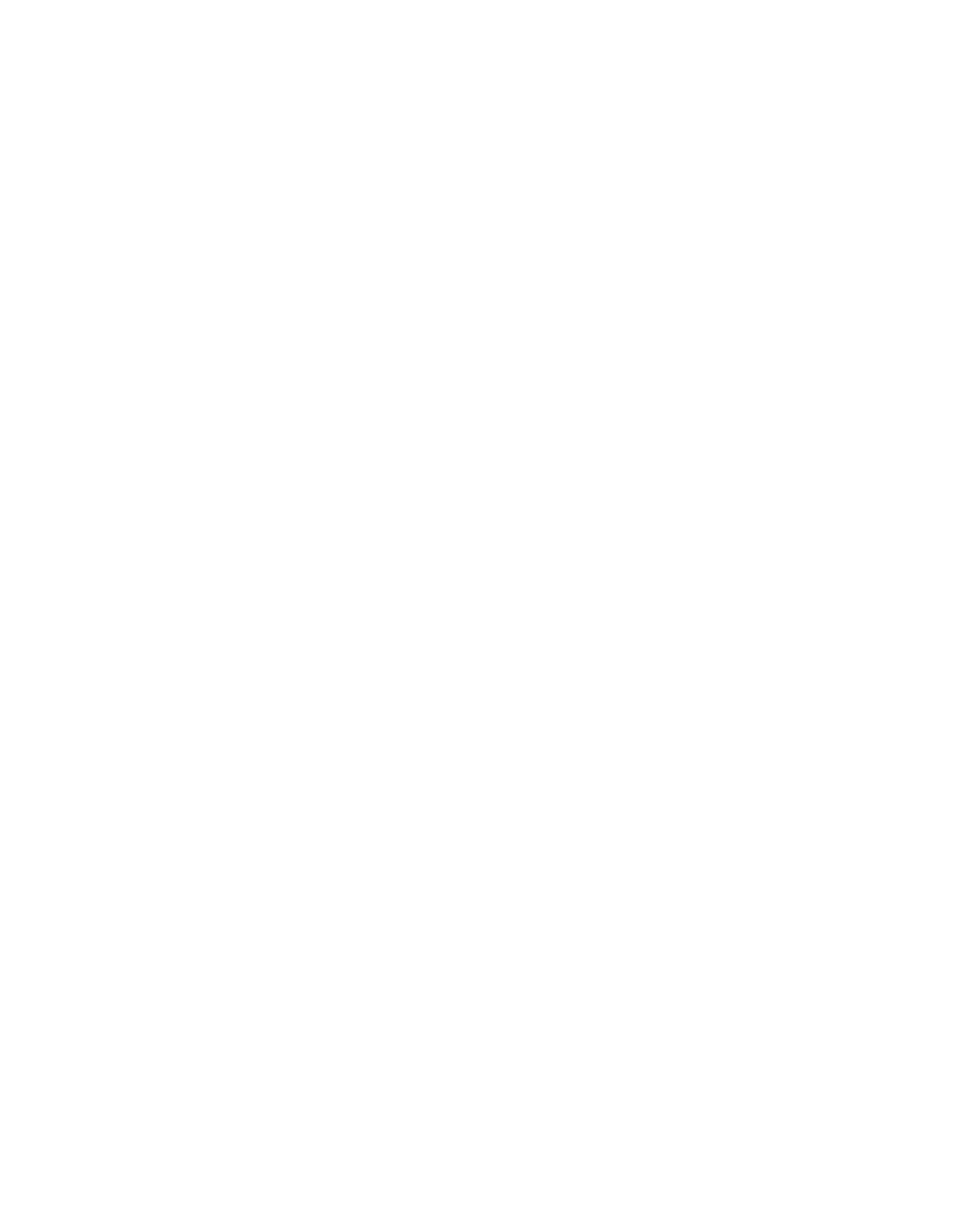## REVISOR'S NOTE

In the preparation of the 2016 Colorado Revised Statutes, the Office of Legislative Legal Services has compiled, edited, and arranged the statutes to include changes made at the 2016 Regular Session and in accordance with article 5 of title 2, Colorado Revised Statutes.

In 2016, the Office of Legislative Legal Services, in accordance with the authority set forth in section 2-5-103, Colorado Revised Statutes, to "modernize terminology" changed "web site" to "website" and "on-line" to "online" throughout the statutes to conform those terms to generally accepted spelling practices.

Itemized below are the changes to the 2016 Colorado Revised Statutes made in accordance with the authority set forth in section 2-5-103 to "improve the style and clarity of the laws, yet preserve the intent, effect, and meaning of each statutory provision".

- a. **Punctuation.** A uniform system of punctuation was used in the preparation of C.R.S., and the punctuation has been changed accordingly.
- b. **Capitalization.** A uniform system of capitalization was used, and changes were made accordingly.
- c. **Present tense.** Language in the statutes has been changed to the present tense.
- d. **Short title and definition sections.** Language and format in short title and introductory portions of definition sections were standardized.
- e. **Effective date.** References to "the effective date of said section (article/part)" were changed to the actual date when the section (article/part) became effective.
- f. **Provisos.** The term "provided that" was changed to "except that" or "if" to conform to statutory format.
- g. **Grammatical changes.** In some instances, language was rewritten to correct grammar without changing substantive meaning.
- h. **Form Numbering changes.** Changes were made in C.R.S. numbering or in numbering or wording of internal references to conform to C.R.S. numbering system and statutory format.
- i. **"C.R.S. 1973" and "C.R.S." changes.** References to "C.R.S. 1973" or to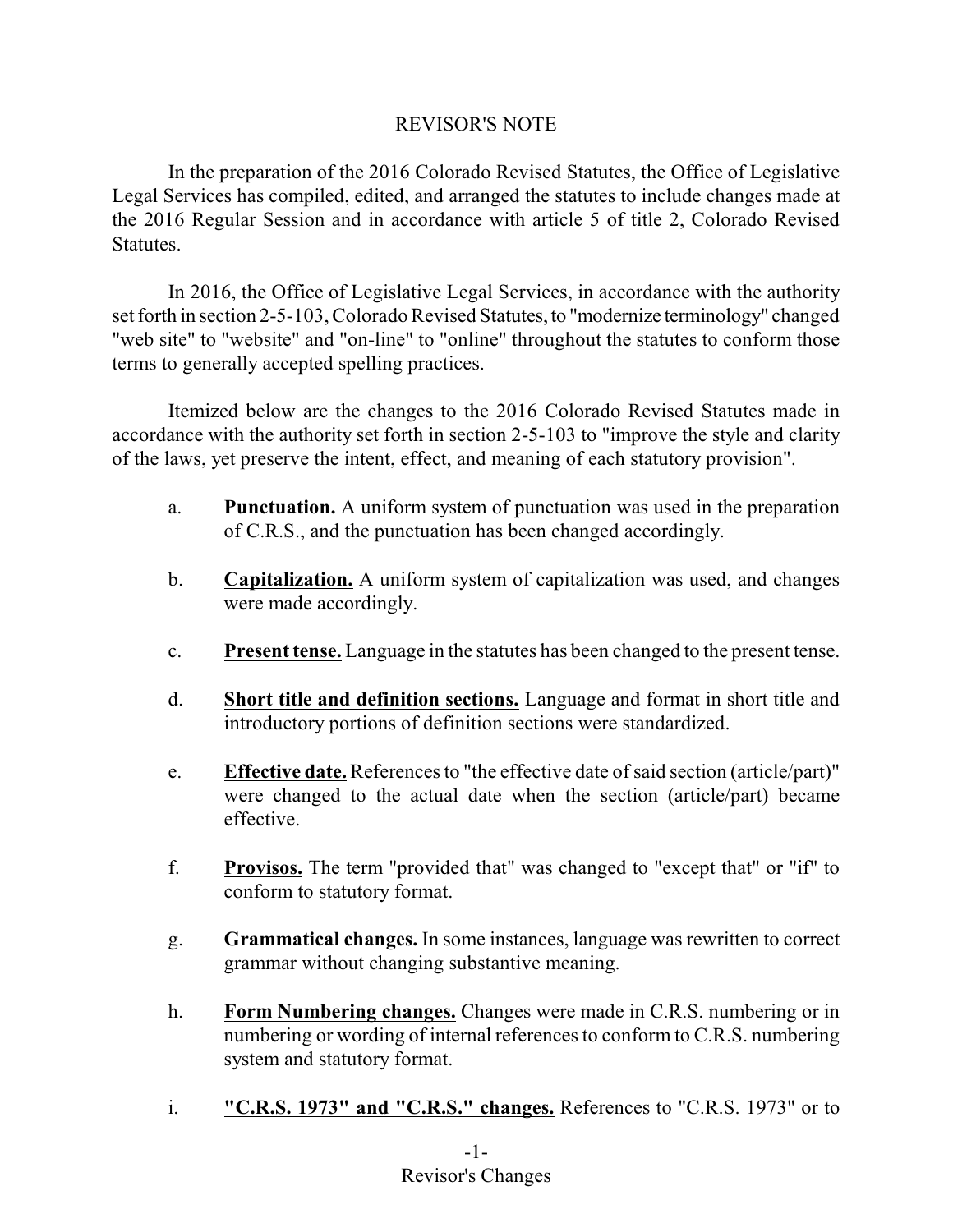"C.R.S." were corrected to conform to H.B. No. 1291, 1983 Session, and added "C.R.S." to or deleted "C.R.S." from internal references to conform to statutory format.

- j. **Spelling.** Misspelled words were corrected.
- k. **Move "and" or "or" at the end of a paragraph, subparagraph, sub-subparagraph.** Moved an "and" or "or" to the next to last paragraph, subparagraph, or sub-subparagraph when a paragraph, subparagraph, or sub-subparagraph is added or repealed to conform to statutory format.
- l. **Richard B. Russell.** In 1999, Public Law 106-78 changed the name of the federal "National School Lunch Act" (42 U.S.C. sec. 1751 et seq.) to the federal "Richard B. Russell National School Lunch Act". Section 1 of Senate Bill 15-264 directs the Revisor of Statutes to change all the references from the old name of the act to the new name in the Colorado Revised Statutes. Section 1 also requires that all name changes be reported in the "Grey Book". The directive remains in effect until August 6, 2018.

#### **TITLE 1**

| $1 - 2 - 502$ | (2), Senate Bill 16-142 harmonized with Senate Bill 16-189. |
|---------------|-------------------------------------------------------------|
| $1 - 2 - 510$ | (3), Senate Bill 16-142 harmonized with Senate Bill 16-189. |

| 2-3-1203 | Amendments to this section by Senate Bill 16-062, Senate Bill 16-077, |
|----------|-----------------------------------------------------------------------|
|          | Senate Bill 16-115, House Bill 16-1014, House Bill 16-1171, House     |
|          | Bill 16-1172, House Bill 16-1177, House Bill 16-1182, House Bill      |
|          | 16-1236, House Bill 16-1255, and House Bill 16-1328 were              |
|          | harmonized with House Bill 16-1192 and renumbered, pursuant to        |
|          | section $2-3-702.5$ , as follows:                                     |
|          | $(3)(cc)(I)$ , House Bill 16-1171, renumbered as $(3)(a)(I)$ .        |
|          | $(3)(cc)(II)$ , House Bill 16-1236, renumbered as $(3)(a)(II)$ .      |
|          | $(3)(cc)(III)$ , House Bill 16-1177, renumbered as $(3)(a)(III)$ .    |
|          | $(3)(cc)(IV)$ , House Bill 16-1182, renumbered as $(3)(a)(IV)$ .      |
|          | $(3)(ff)(VI)$ , House Bill 16-1172, renumbered as $(8)(a)(VI)$ .      |
|          | $(3)(hh.5)(II)$ , House Bill 16-1236, renumbered as $(12)(a)(II)$ .   |
|          | $(3)(hh.5)(II)$ , House Bill 16-1255, renumbered as $(12)(a)(III)$ .  |
|          | $(3)(hh.5)(II)$ , House Bill 16-1171, renumbered as $(12)(a)(IV)$ .   |
|          | $(3)(hh.5)(II)$ , House Bill 16-1177, renumbered as $(12)(a)(V)$ .    |
|          |                                                                       |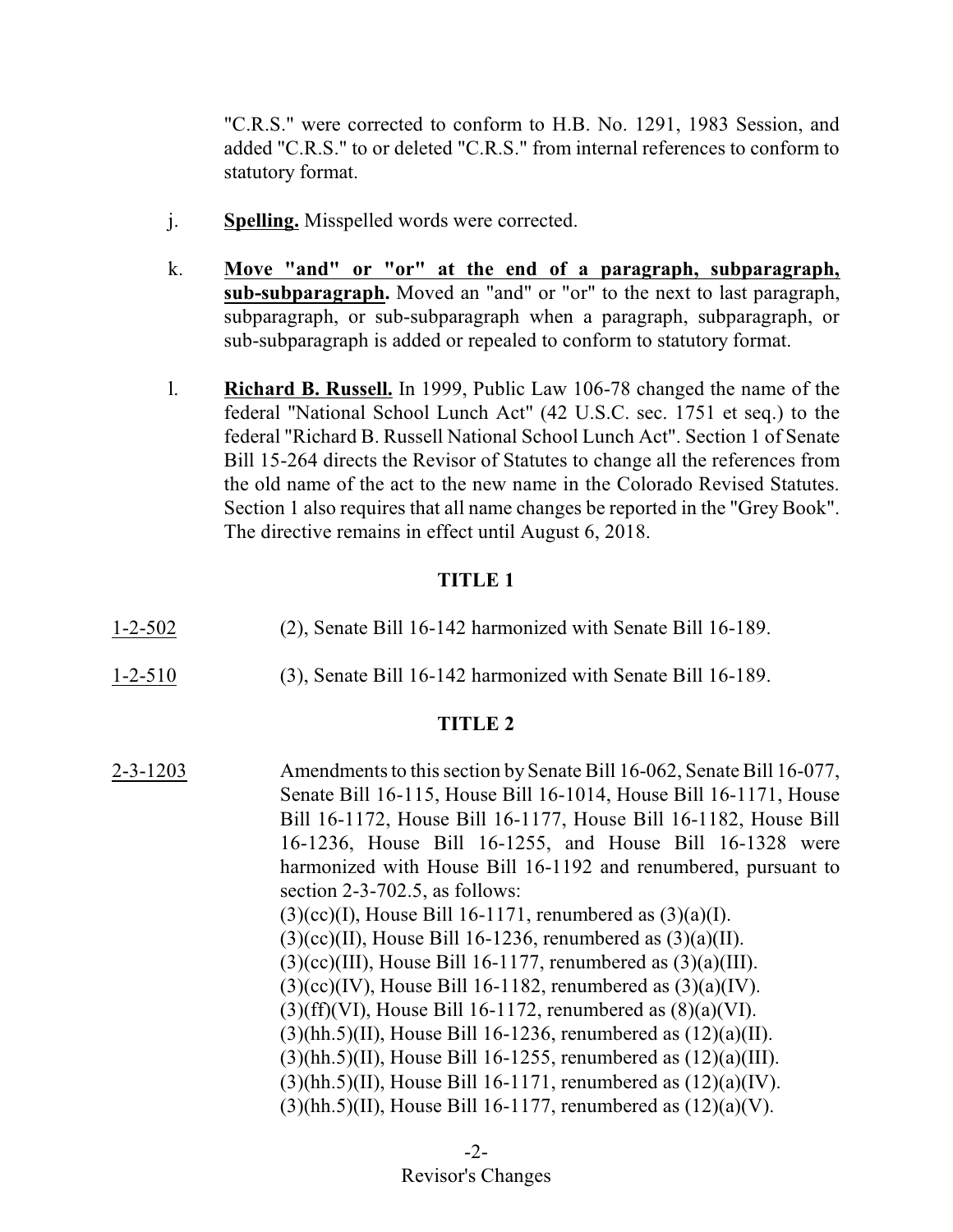$(3)(hh.5)(II)$ , Senate Bill 16-077, renumbered as  $(12)(a)(VI)$ .  $(3)(ii.5)(III)$ , Senate Bill 16-115, renumbered as  $(13)(a)(III)$ .  $(3)(kk)(V)$ , House Bill 16-1328, renumbered as  $(15)(a)(V)$ .  $(3)(11)(III)$ , House Bill 16-1182, renumbered as  $(16)(a)(III)$ .  $(3)(mm)(II)$ , House Bill 16-1014, renumbered as  $(17)(a)(II)$ . (3)(mm)(II), Senate Bill 16-062, renumbered as (17)(a)(III).

| $8 - 2 - 122$   | $(1)(b)$ , House Bill 16-1323 superseded by House Bill 16-1114.                                                                                                           |  |
|-----------------|---------------------------------------------------------------------------------------------------------------------------------------------------------------------------|--|
| $8-14.3-204$    | Deleted "cash fund created in section 39-28.8-501, C.R.S.," to correct<br>an inadvertent repetition of the language in House Bill 16-1267.                                |  |
| 8-83-212.5      | $(1)(c)$ , changed "American Disabilities Act" to "Americans with<br>Disabilities Act" to accurately reflect the name of the act as created in<br>the United States Code. |  |
| 8-83-303        | (9), inserted "Colorado" before "office of economic development" to<br>accurately reflect the name of the office as created in section<br>24-48.5-101.                    |  |
| $8 - 84 - 106$  | $(3)(d)(I)$ , added "sec." after "U.S.C." to conform to the preferred<br>method of citing federal law.                                                                    |  |
| $8 - 84 - 302$  | $(1)(a)$ , changed "Pub. L." to "Pub.L." to conform to the preferred<br>method of citing federal public law.                                                              |  |
|                 | <b>TITLE 11</b>                                                                                                                                                           |  |
| $11 - 35 - 101$ | $(1)$ , House Bill 16-1129 harmonized with Senate Bill 16-036.                                                                                                            |  |
| <b>TITLE 12</b> |                                                                                                                                                                           |  |
| 12-36-106       | $(1)(e)$ , deleted "or" at the end of the paragraph to conform to statutory<br>format.                                                                                    |  |
| 12-43.4-103     | (1), House Bill 16-1261 harmonized with Senate Bill 16-040.<br>$(21.5)$ , House Bill 16-1211 harmonized with House Bill 16-1261.                                          |  |
| 12-43.4-306     | $(1)(f)$ , House Bill 16-1041 harmonized with House Bill 16-1261.                                                                                                         |  |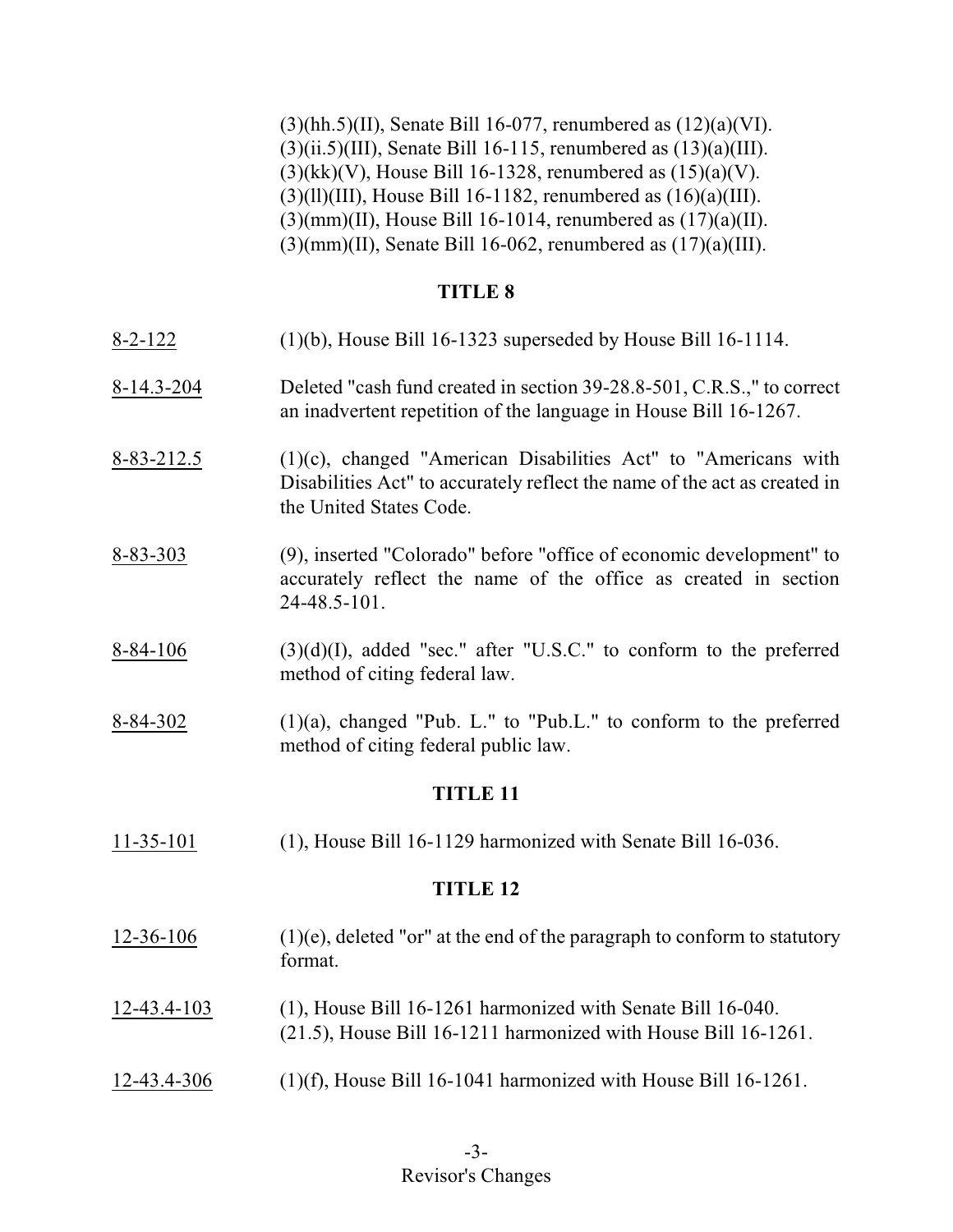- 12-43.4-401 (1)(f), House Bill 16-1261 superseded by House Bill 16-1211.
- $12-47-202$  (2)(a)(I)(S), added "This sub-subparagraph (S) is repealed, effective January 1, 2019." on revision to reflect the future repeal of this sub-subparagraph created by sections 7 and 19 of Senate Bill 16-197.
- 12-47-901 (8), added paragraph (b) on revision to reflect the future repeal of this subsection created by sections 16 and 19 of Senate Bill 16-197.

- 17-1-115.7 (1), added "sec." after "U.S.C." to conform to the preferred method of citing federal law.
- 17-1-115.8 (4), changed "U.S.C.A." to "U.S.C." to conform to the preferred method of citing federal law.

#### **TITLE 18**

18-1.3-702 IP(4) and (4)(a) to (4)(h), appeared as subsections IP(4)(a) and (4)(a)(I) to (4)(a)(VIII), respectively, in House Bill 16-1311 but were renumbered on revision to conform to statutory format.

## **TITLE 22**

 $22-30.5-513$  (5.5)(a), changed "22-305-112" to "22-30.5-112" to correct a typographical error made to the article number.

- 23-1-106 (5)(a), Senate Bill 16-204 harmonized with House Bill 16-1082.  $(6)$ ,  $(7)(c)(I)$ , and  $(9)$ , Senate Bill 16-204 harmonized with House Bill 16-1459.
- 23-18-308 Senate Bill 16-189 superseded by Senate Bill 16-196.
- 23-19.9-102 (1)(b), House Bill 16-1082 harmonized with House Bill 16-1229.
- 23-71-102 (1)(b)(II), changed "Colorado commission of higher" to "Colorado commission on higher education" to accurately reflect the name of the commission.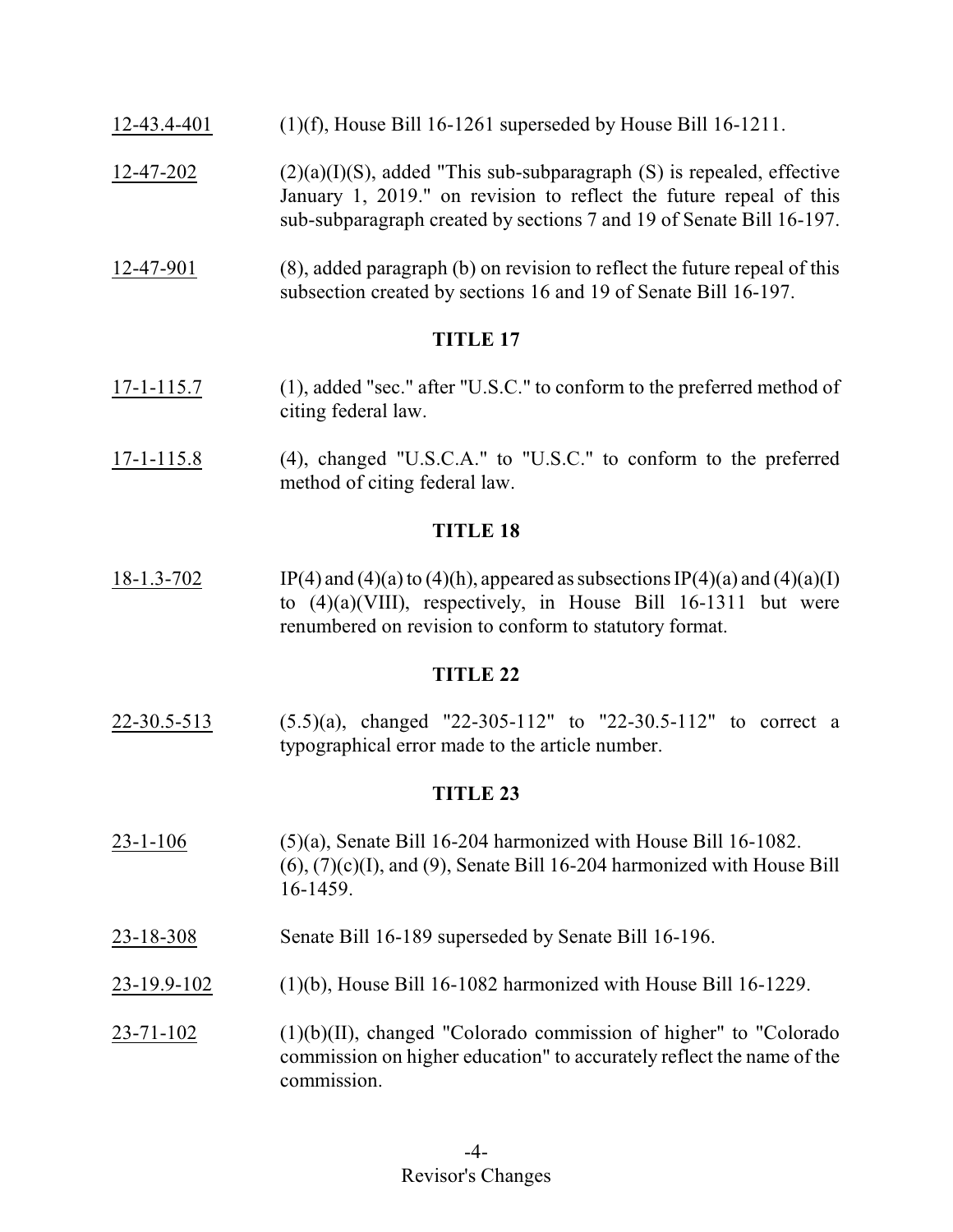| $24 - 21 - 402$ | $(1)$ , renumbered and relettered the provisions within subsection $(1)$ to<br>conform to statutory format.                                                                                                                                                                                                                                                                                                                                                                                                                                                              |
|-----------------|--------------------------------------------------------------------------------------------------------------------------------------------------------------------------------------------------------------------------------------------------------------------------------------------------------------------------------------------------------------------------------------------------------------------------------------------------------------------------------------------------------------------------------------------------------------------------|
| 24-33.5-516     | (1), Senate Bill 16-041 harmonized with Senate Bill 16-191.                                                                                                                                                                                                                                                                                                                                                                                                                                                                                                              |
| 24-34-104       | Amendments to this section by Senate Bill 16-069, Senate Bill 16-161,<br>House Bill 16-1157, House Bill 16-1158, House Bill 16-1159, House<br>Bill 16-1160, House Bill 16-1168, House Bill 16-1170, House Bill<br>16-1173, House Bill 16-1232, House Bill 16-1261, House Bill<br>16-1345, House Bill 16-1360, and House Bill 16-1404 were<br>harmonized with House Bill 16-1192 and renumbered, pursuant to<br>section $2-3-702.5$ , as follows:<br>IP(47), House Bill 16-1168, renumbered as IP(10)(a).<br>$(47)(b)$ , House Bill 16-1170, renumbered as $(10)(a)(I)$ . |
|                 | $(47)(c)$ , House Bill 16-1168, renumbered as $(10)(a)(II)$ .<br>$(47)(d)$ , House Bill 16-1261, renumbered as $(10)(a)(III)$ .<br>IP(47.5), House Bill 16-1232 renumbered as IP(11)(a).<br>$(47.5)(b)$ , House Bill 16-1160, renumbered as $(11)(a)(I)$ .                                                                                                                                                                                                                                                                                                               |
|                 | $(47.5)(c)$ , House Bill 16-1158 and House Bill 16-1159, renumbered as<br>(11)(a)(II).<br>$(47.5)(d)$ , House Bill 16-1232, renumbered as $(11)(a)(III)$ .                                                                                                                                                                                                                                                                                                                                                                                                               |
|                 | $(47.5)(e)$ , House Bill 16-1173, renumbered as $(11)(a)(IV)$ .<br>$(47.5)(f)$ , House Bill 16-1345, renumbered as $(11)(a)(V)$ .<br>$(47.5)$ (h), House Bill 1360, renumbered as $(11)(a)$ (VII).<br>$(50.5)(o)$ , House Bill 16-1261, renumbered as $(17)(a)(XV)$ .                                                                                                                                                                                                                                                                                                    |
|                 | $(51.5)(j)$ , House Bill 16-1404, renumbered as $(19)(a)(X)$ .<br>$(51.5)(j)$ , House Bill 16-1345, renumbered as $(19)(a)(XI)$ .<br>$(52.5)(f)$ , House Bill 16-1157, renumbered as $(21)(a)(VI)$ .                                                                                                                                                                                                                                                                                                                                                                     |
|                 | $(52.5)(f)$ , House Bill 16-1360, renumbered as $(21)(a)(VII)$ .<br>$(52.5)(f)$ , House Bill 16-1160, renumbered as $(21)(a)(VIII)$ .<br>$(52.5)(f)$ , Senate Bill 16-161, renumbered as $(21)(a)(IX)$ .                                                                                                                                                                                                                                                                                                                                                                 |
|                 | $(54)(b)$ , House Bill 16-1170, renumbered as $(24)(a)(II)$ .<br>$(54)(b)$ , House Bill 16-1232, renumbered as $(24)(a)(III)$ .<br>$(56)(d)$ , House Bill 16-1168, renumbered as $(26)(a)(IV)$ .                                                                                                                                                                                                                                                                                                                                                                         |
|                 | $(56)(d)$ , House Bill 16-1158, renumbered as $(26)(a)(V)$ .<br>$(56)(d)$ , House Bill 16-1159, renumbered as $(26)(a)(VI)$ .<br>$(56)(d)$ , Senate Bill 16-069, renumbered as $(26)(a)(VII)$ .                                                                                                                                                                                                                                                                                                                                                                          |
|                 | $(57)$ (c), House Bill 16-1173, renumbered as $(27)$ (a)(III).<br>$(57)(d)$ , House Bill 16-1173, renumbered as $(27)(a)(IV)$ .<br>$(27)(a)(III)$ , deleted "and" at the end of the subparagraph to conform                                                                                                                                                                                                                                                                                                                                                              |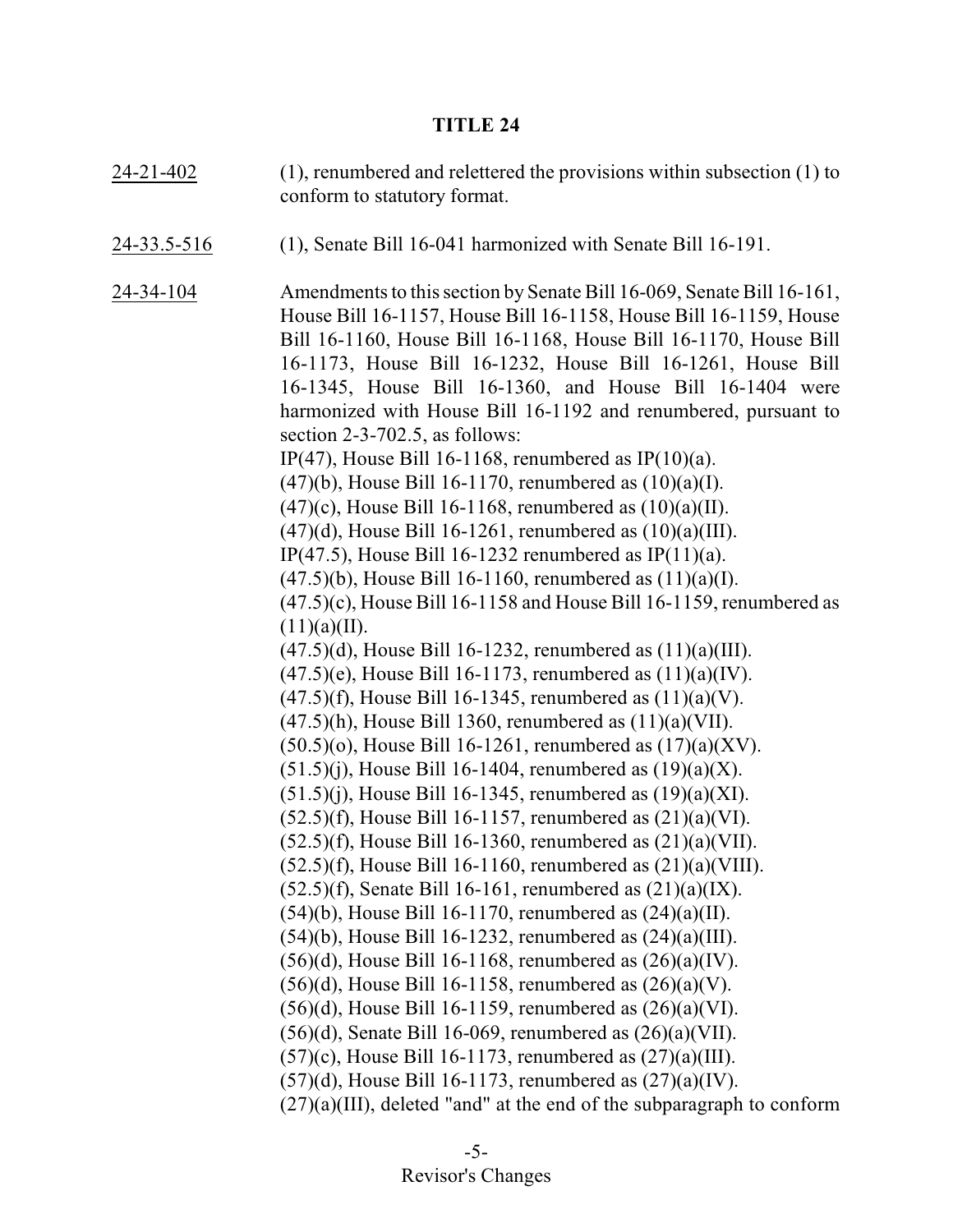|              | to statutory format for this section.<br>$(46)$ (k), Senate Bill 16-161 superseded by House Bill 16-1192.<br>$(47.5)$ (h), Senate Bill 16-189 superseded by House Bill 16-1360.                                                                                                                                              |
|--------------|------------------------------------------------------------------------------------------------------------------------------------------------------------------------------------------------------------------------------------------------------------------------------------------------------------------------------|
| 24-46.3-103  | $(3)(a)(VII)$ , House Bill 16-1287 harmonized with House Bill 16-1288.                                                                                                                                                                                                                                                       |
| 24-72.4-103  | $(1)(i)(III)$ , deleted "and" at the end of the subparagraph to conform to<br>statutory format.                                                                                                                                                                                                                              |
| 24-75-1104.5 | $(1)(i)(I)$ , as amended in Senate Bill 16-146, harmonized with House<br>Bill 16-1408 and relocated to subsection $(1.7)(f)$ .<br>$(1)(m)$ , as amended in Senate Bill 16-146, harmonized with House Bill<br>16-1408 and relocated to subsection $(1.7)(g)$ .<br>(3), Senate Bill 16-146 harmonized with House Bill 16-1408. |

- $25-1.5-302$  (4)(b), (5)(b), (6)(b), and (7)(d) added on revision to reflect the future repeals of subsections  $(4)$ ,  $(5)$ ,  $(6)$ , and  $(7)$ , respectively, created by sections 3 and 6 of House Bill 16-1424.
- 25-4-901 (2)(a) and (3), changed "26-6-102 (1.5)" to "26-6-102 (5)", as they appeared in House Bill 16-1425, to correct the citations due to the renumbering of the subsection by Senate Bill 16-189.
- 25-4-1401 (7)(a), amended as section 25-4-1411 (6)(a) in House Bill 16-1408 but was relocated and harmonized with Senate Bill 16-146.
- 25-4-1405 (2), amended as section 25-4-1415 (2) in House Bill 16-1408, but was relocated and harmonized with Senate Bill 16-146.
- 25-4-1607 (14)(c), changed "The director of the department" to "The executive director of the department" to correctly reflect the title of the position created in section 25-1-102 (1).
- 25-16-104.5 (1.7)(b)(II), Senate Bill 16-092 harmonized with House Bill 16-1141.

## **TITLE 25.5**

25.5-10-202 (1.8)(a), changed "at-risk adult with IDD" to "at-risk adult with an intellectual and developmental disability" to conformwith defined term and for consistency throughout the article.